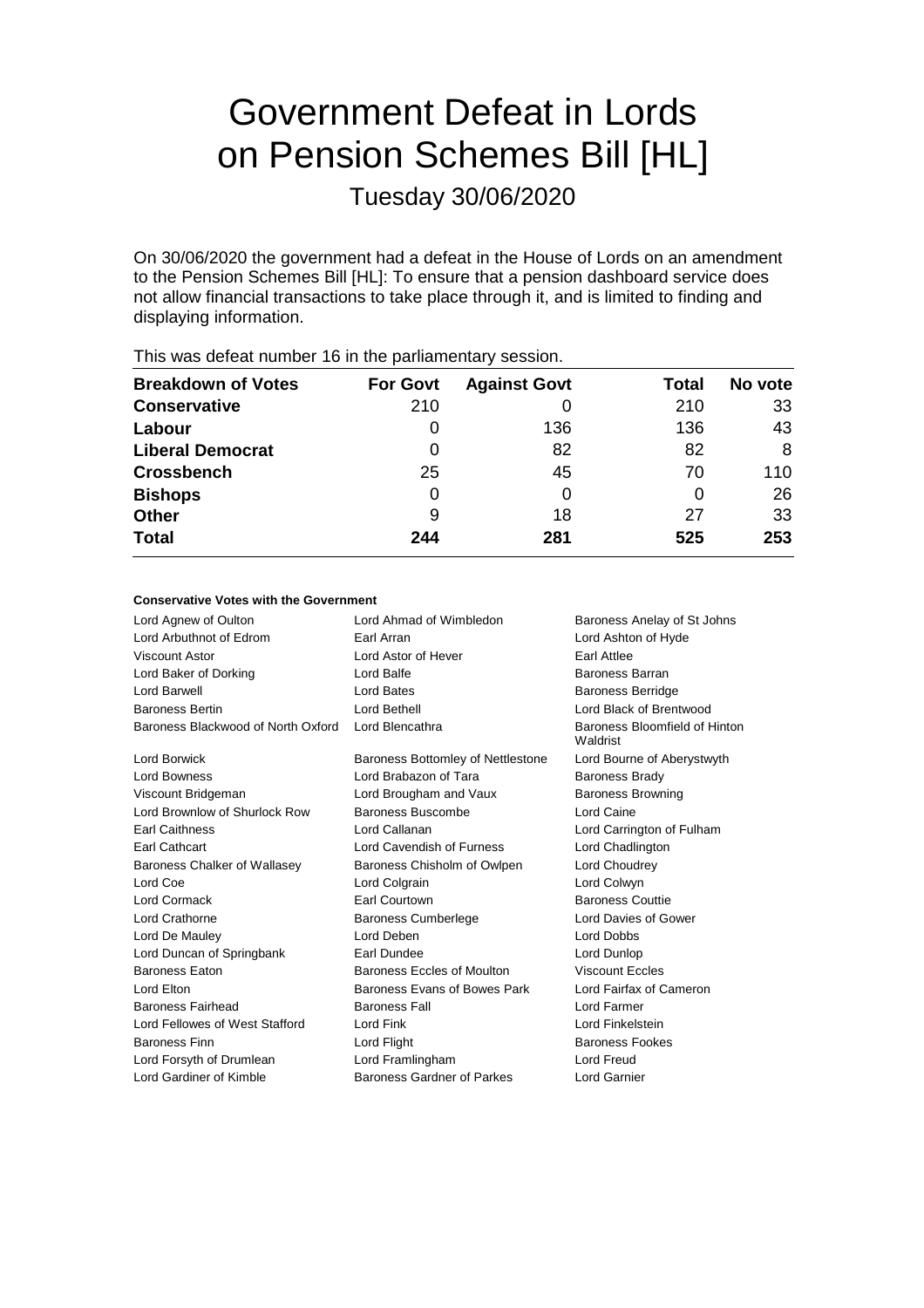Lord Geddes Lord Gilbert of Panteg Lord Glenarthur Lord Goldsmith of Richmond Park Lord Goodlad Viscount Goschen Lord Grade of Yarmouth Lord Greenhalgh Lord Griffiths of Fforestfach Lord Grimstone of Boscobel Lord Hague of Richmond Viscount Hailsham Lord Hamilton of Epsom Baroness Hanham Baroness Harding of Winscombe Lord Haselhurst **Lord Hayward** Baroness Helic Lord Henley Lord Hodgson of Astley Abbotts Baroness Hodgson of Abinger Earl Home **Lord Horam** Lord Horam **Lord Howard of Lympne** Earl Howe Lord Howell of Guildford Lord Hunt of Wirral Lord James of Blackheath Baroness Jenkin of Kennington Lord Jopling Lord Keen of Elie **Lord King of Bridgwater** Lord Kirkham Lord Kirkhope of Harrogate Lord Lamont of Lerwick Lord Lang of Monkton Lord Lansley Lord Leigh of Hurley Lord Lexden Lord Lilley Earl Lindsay Lord Lingfield Lord Livingston of Parkhead Marquess of Lothian Lord Mackay of Clashfern Lord Mancroft Baroness Manzoor Lord Marland Lord Marlesford Lord Maude of Horsham Lord McColl of Dulwich Baroness McGregor-Smith Lord McInnes of Kilwinning Baroness McIntosh of Pickering Baroness Meyer **Baroness Mobarik** Baroness Mobarik **Duke of Montrose** Baroness Morgan of Cotes **Baroness Morris of Bolton** Lord Moynihan Lord Nash Baroness Neville-Jones Baroness Neville-Rolfe Baroness Newlove **Baroness Nicholson of Winterbourne** Baroness Noakes Lord Norton of Louth Lord O'Shaughnessy Lord Parkinson of Whitley Bay Lord Patten Baroness Penn Lord Pickles Baroness Pidding Lord Polak Lord Popat Lord Price Lord Rana Lord Randall of Uxbridge Baroness Rawlings **Baroness Realists** Lord Reay **Baroness Redfern** Lord Risby **Lord Robathan** Baroness Rock Lord Rose of Monewden Lord Rotherwick Lord Saatchi Baroness Sanderson of Welton Lord Sassoon **Baroness Sater** Baroness Sater Baroness Scott of Bybrook Baroness Seccombe Lord Selkirk of Douglas Baroness Shackleton of Belgravia Lord Sheikh Lord Sherbourne of Didsbury Baroness Shields **Lord Shinkwin** Earl Shrewsbury Lord Smith of Hindhead **Baroness Stedman-Scott** Lord Sterling of Plaistow Lord Strathclyde **Baroness Stroud** Baroness Sugg Lord Suri Lord Swinfen Lord Taylor of Holbeach Lord Tebbit Lord Trefgarne Viscount Trenchard Lord Trimble Lord True Lord Tugendhat Viscount Ullswater **Baroness Vere of Norbiton** Baroness Verma Lord Vinson Lord Wakeham Lord Waldegrave of North Hill Baroness Warsi Lord Wasserman Lord Whitby Lord Willetts **Baroness Williams of Trafford** Baroness Wyld Lord Young of Graffham Lord Young of Cookham Viscount Younger of Leckie

Baroness Goldie

#### **Conservative Votes against the Government**

#### **Labour Votes with the Government**

#### **Labour Votes against the Government**

Lord Adonis **Contract Adonis** Lord Alli **Baroness Amos** Baroness Andrews **Baroness Armstrong of Hill Top** Lord Bach Baroness Bakewell **Lord Bassam of Brighton** Lord Beecham Lord Berkeley **Baroness Billingham** Baroness Blower Lord Blunkett **Lord Boateng** Lord Boateng **Lord Bradley** Lord Browne of Ladyton Baroness Bryan of Partick Lord Campbell-Savours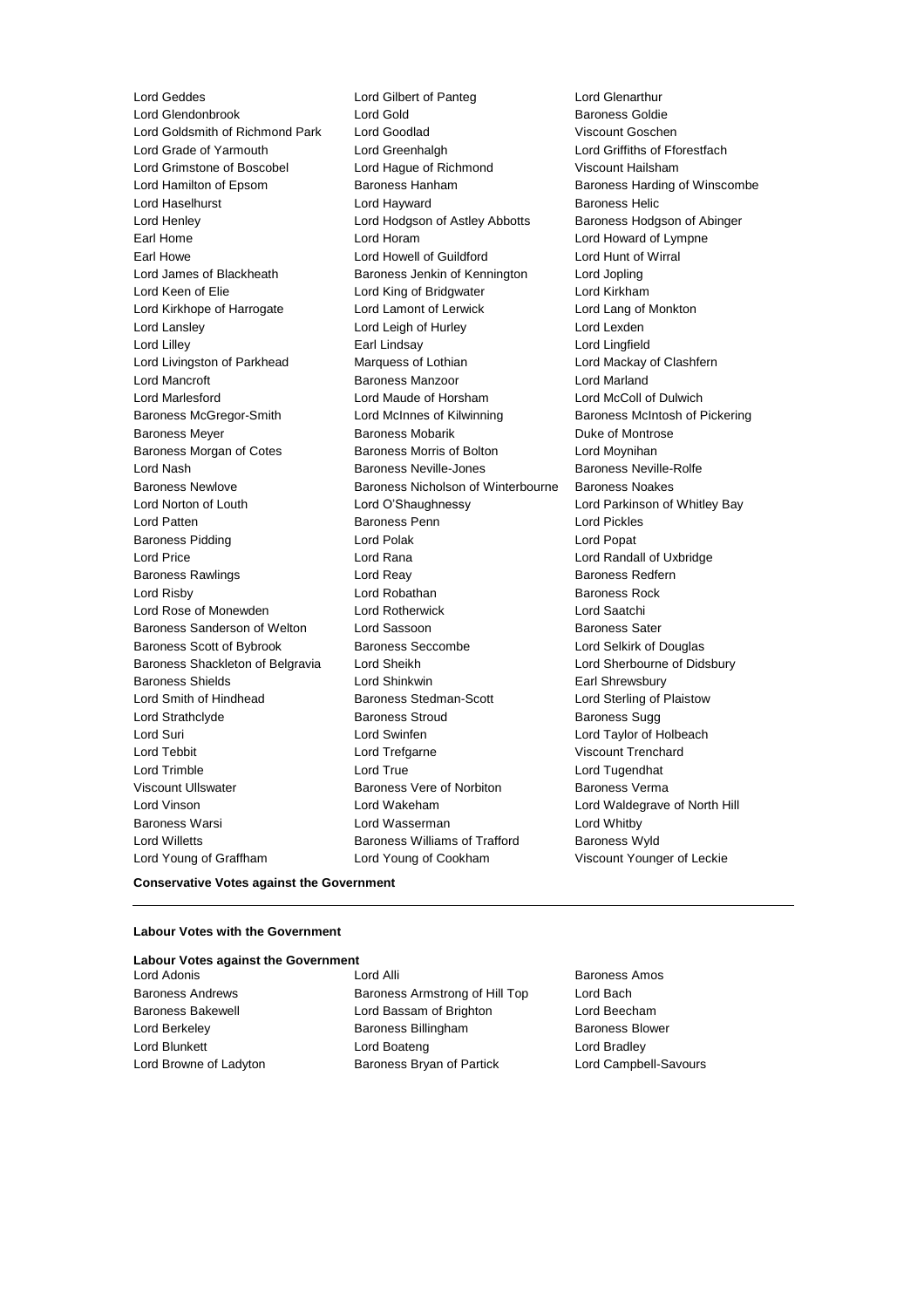Lord Young of Norwood Green

Lord Carter of Coles Baroness Chakrabarti Viscount Chandos Lord Clark of Windermere **Lord Collins of Highbury** Baroness Corston Baroness Crawley Lord Darling of Roulanish Lord Davidson of Glen Clova Lord Davies of Oldham Lord Davies of Stamford Lord Desai Baroness Donaghy Baroness Drake Lord Dubs Lord Elder Lord Evans of Watford Lord Faulkner of Worcester Lord Foulkes of Cumnock Baroness Gale Lord Giddens Lord Glasman **Baroness Golding** Cord Goldsmith Baroness Goudie Lord Grantchester Lord Griffiths of Burry Port Lord Grocott Lord Hain Viscount Hanworth Lord Harris of Haringey Lord Haskel Lord Haughey Lord Haworth Baroness Hayter of Kentish Town Baroness Healy of Primrose Hill Lord Hendy **Baroness Henig** Baroness Henig Baroness Hilton of Eggardon Lord Hollick Lord Howarth of Newport Baroness Hughes of Stretford Lord Hunt of Kings Heath Lord Hutton of Furness Baroness Jay of Paddington Baroness Jones of Whitchurch Lord Jordan Lord Judd Lord Kennedy of Southwark Baroness Kennedy of The Shaws Lord Kestenbaum Lord Knight of Weymouth Baroness Lawrence of Clarendon Lord Leitch Lord Lennie **Lord Levy Lord Levy Baroness Liddell of Coatdyke** Lord Liddle **Lord Lipsey** Lord Lipsey **Baroness Lister of Burtersett** Lord Livermore **Lord MacKenzie of Culkein** Baroness Mallalieu Lord Mandelson Baroness Massey of Darwen Lord Maxton Lord McAvoy Lord McConnell of Glenscorrodale Baroness McDonagh Baroness McIntosh of Hudnall Lord McKenzie of Luton Lord McNicol of West Kilbride Lord Mendelsohn Lord Mitchell Lord Monks Baroness Morgan of Huyton Baroness Morris of Yardley Cord Murphy of Torfaen Baroness Nye **Baroness Osamor** Baroness Pearoness Pitkeathley Lord Ponsonby of Shulbrede Baroness Primarolo Baroness Prosser Lord Puttnam **Baroness Quin** Baroness Quin Baroness Ramsay of Cartvale Baroness Rebuck Lord Reid of Cardowan Lord Robertson of Port Ellen Lord Rooker Lord Rosser Baroness Royall of Blaisdon Lord Sawyer Baroness Sherlock Viscount Simon Baroness Smith of Gilmorehill Baroness Smith of Basildon Lord Snape Lord Soley **Baroness Taylor of Bolton** Baroness Thornton Lord Touhig **Lord Triesman** Lord Triesman **Lord Tunnicliffe** Lord Turnberg **Baroness Warwick of Undercliffe** Lord Watson of Invergowrie Lord Watts **Baroness Wheeler** Baroness Wheeler **Baroness Whitaker** Lord Whitty **Baroness Wilcox of Newport** Lord Wills Lord Winston **Lord Wood of Anfield** Baroness Young of Old Scone

#### **Liberal Democrat Votes with the Government**

#### **Liberal Democrat Votes against the Government**

| Lord Addington                                | $\overline{c}$ |
|-----------------------------------------------|----------------|
| Baroness Bakewell of Hardington<br>Mandeville | Bε             |
| Baroness Benjamin                             | В٤             |
| Lord Bradshaw                                 | Bε             |
| Lord Burnett                                  | Βa             |
| Lord Chidgey                                  | Lc             |
| Lord Dholakia                                 | Βa             |
| Lord Fox                                      | Βa             |
| Earl Glasgow                                  | Lc             |
| <b>Baroness Grender</b>                       | В٤             |
| <b>Baroness Humphreys</b>                     | Lc             |
|                                               |                |

aroness Bonham-Carter of Yarnbury Baroness Bowles of Berkhamsted aroness Brinton **Lord Bruce of Bennachie** aroness Burt of Solihull **Lord Campbell of Pittenweem Lord Clement-Jones** Lord Cotter aroness Featherstone Lord Foster of Bath aroness Garden of Frognal Lord German Ind Goddard of Stockport Lord Greaves aroness Hamwee Baroness Harris of Richmond **Baroness Hussain** Baroness Hussein-Ece

Independent Lord Allan of Hallam aroness Barker **Lord Beith**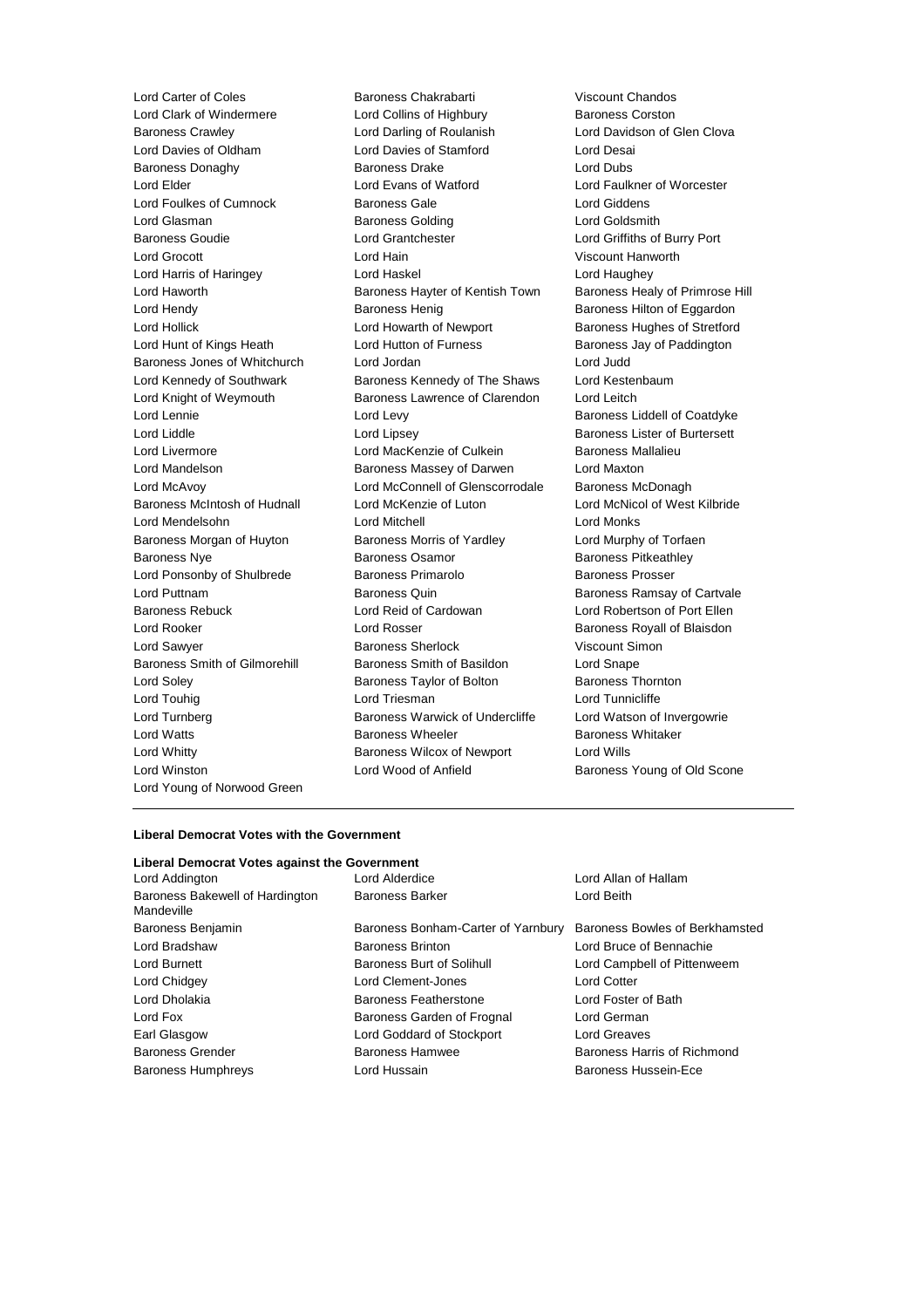Baroness Janke Baroness Jolly Lord Jones of Cheltenham Baroness Kramer **Lord Lee of Trafford** Baroness Ludford Lord Marks of Henley-on-Thames Lord McNally Lord Newby Baroness Northover Lord Oates Lord Paddick Lord Palmer of Childs Hill Baroness Pinnock Baroness Randerson Lord Razzall Lord Redesdale Lord Scriven Lord Sharkey Baroness Sheehan Lord Shipley **Lord Shutt of Greetland** Baroness Smith of Newnham Lord Stephen Lord Stoneham of Droxford Lord Storey Lord Strasburger Lord Stunell Baroness Suttie Lord Taverne Lord Taylor of Goss Moor Lord Teverson Baroness Thomas of Winchester Lord Thomas of Gresford Baroness Thornhill Viscount Thurso **Communist Constructs** Lord Tope **Baroness Tyler of Enfield** Lord Tyler Lord Verjee Lord Wallace of Saltaire Lord Wallace of Tankerness Baroness Walmsley Lord Willis of Knaresborough Lord Wrigglesworth

Lord Rennard Lord Roberts of Llandudno Baroness Scott of Needham Market

## **Crossbench Votes with the Government**<br>Lord Aberdare **Viscount Brookeborough**

Lord Carey of Clifton Viscount Colville of Culross Lord Craig of Radley Lord Dannatt **Baroness Deech** Earl Erroll Lord Geidt **Lord Grabiner** Lord Grabiner **Lord Greenway** Lord Hogan-Howe **Baroness Hogg Lord Hope of Craighead** Lord Hope of Craighead Lord Judge **Lord Kakkar** Lord Kakkar **Lord Laming** Lord Macpherson of Earl's Court Lord Patel Lord Powell of Bayswater Duke of Somerset **Lord Stirrup** Lord Stirrup Lord Walker of Aldringham Viscount Waverley

## **Crossbench Votes against the Government**

Lord Bichard **Baroness Boycott** Baroness Boycott **Baroness Brown of Cambridge** Lord Brown of Eaton-under-Heywood Baroness Butler-Sloss Lord Carlile of Berriew Earl Clancarty Baroness Clark of Calton Earl Cork and Orrery Baroness Coussins Viscount Craigavon Lord Crisp Lord Curry of Kirkharle **Baroness D'Souza** Baroness D'Souza Baroness Finlay of Llandaff Lord Freyberg **Baroness Grey-Thompson** Baroness Hollins Lord Kerr of Kinlochard Lord Kerslake Baroness Kidron Lord Kilclooney Baroness Lane-Fox of Soho Lord Loomba Lord Low of Dalston **Lord Macdonald of River Glaven** Baroness Masham of Ilton Baroness Meacher **Baroness Morgan of Drefelin** Baroness O'Loan Baroness O'Neill of Bengarve Lord Pannick **Baroness Prashar** Baroness Prashar Lord Rees of Ludlow Lord Ricketts Lord Rowe-Beddoe Lord Singh of Wimbledon **Earl Stair Earl Stair Baroness Stern** Lord Thurlow Lord Vaux of Harrowden Lord Wilson of Dinton

Lord Cameron of Dillington

Lord Berkeley of Knighton

#### **Bishop Votes with the Government**

**Bishop Votes against the Government**

#### **Other Votes with the Government**

Lord Hay of Ballyore Lord Holmes of Richmond Lord Lupton Lord McCrea Magherafelt and Cookstown

Lord Browne of Belmont **Baroness Falkner of Margravine** Lord Gadhia Lord Morrow Baroness Stowell of Beeston